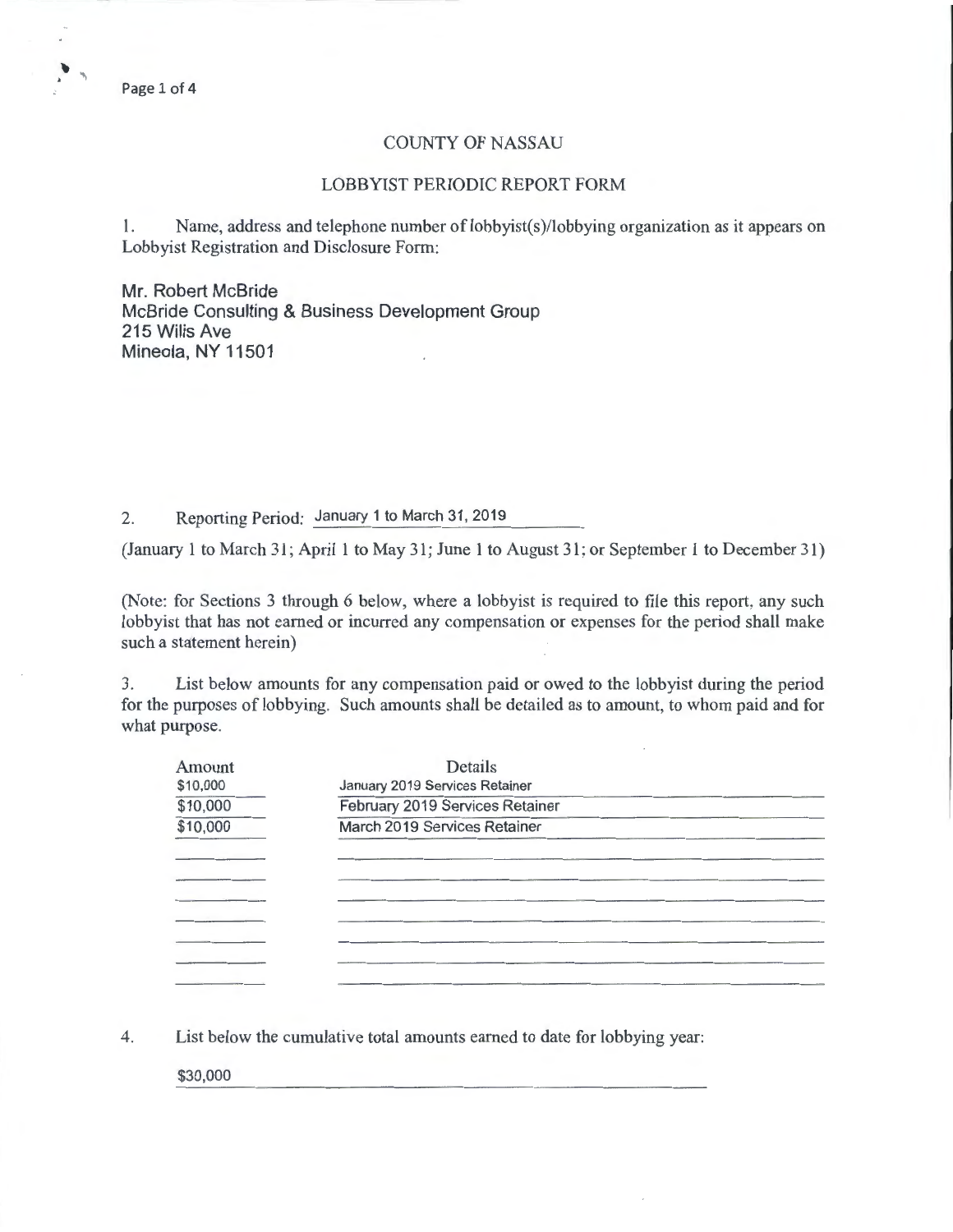Page 2 of 4

 $\frac{1}{\epsilon}$ 

5. List below amounts for any expenses expended or incurred by the lobbyist during the period for the purposes of lobbying. Such amounts shall be detailed as to amount, to whom paid and for what purpose.

| Amount | Details                                |  |
|--------|----------------------------------------|--|
| \$200  | New York State Lobby Registration Fees |  |
| \$200  | Nassau County Lobby Registration Fees  |  |
|        |                                        |  |
|        |                                        |  |
|        |                                        |  |
|        |                                        |  |
|        |                                        |  |
|        |                                        |  |
|        |                                        |  |
|        |                                        |  |
|        |                                        |  |
|        |                                        |  |
|        |                                        |  |

6. List below the cumulative total amounts expended to date for lobbying year:

\$400

(In lieu of completing 7 through 10 below, you may attach a copy of your Lobbyist Registration and Disclosure Form, provided the information has not changed.)

7. List whether and where the lobbyist(s)/lobbying organization is registered as a lobbyist (e.g. Nassau County, New York State):

See Attached

8. Name, address and telephone number of client(s) by whom, or on whose behalf, the lobbyist is retained, employed or designated.

See Attached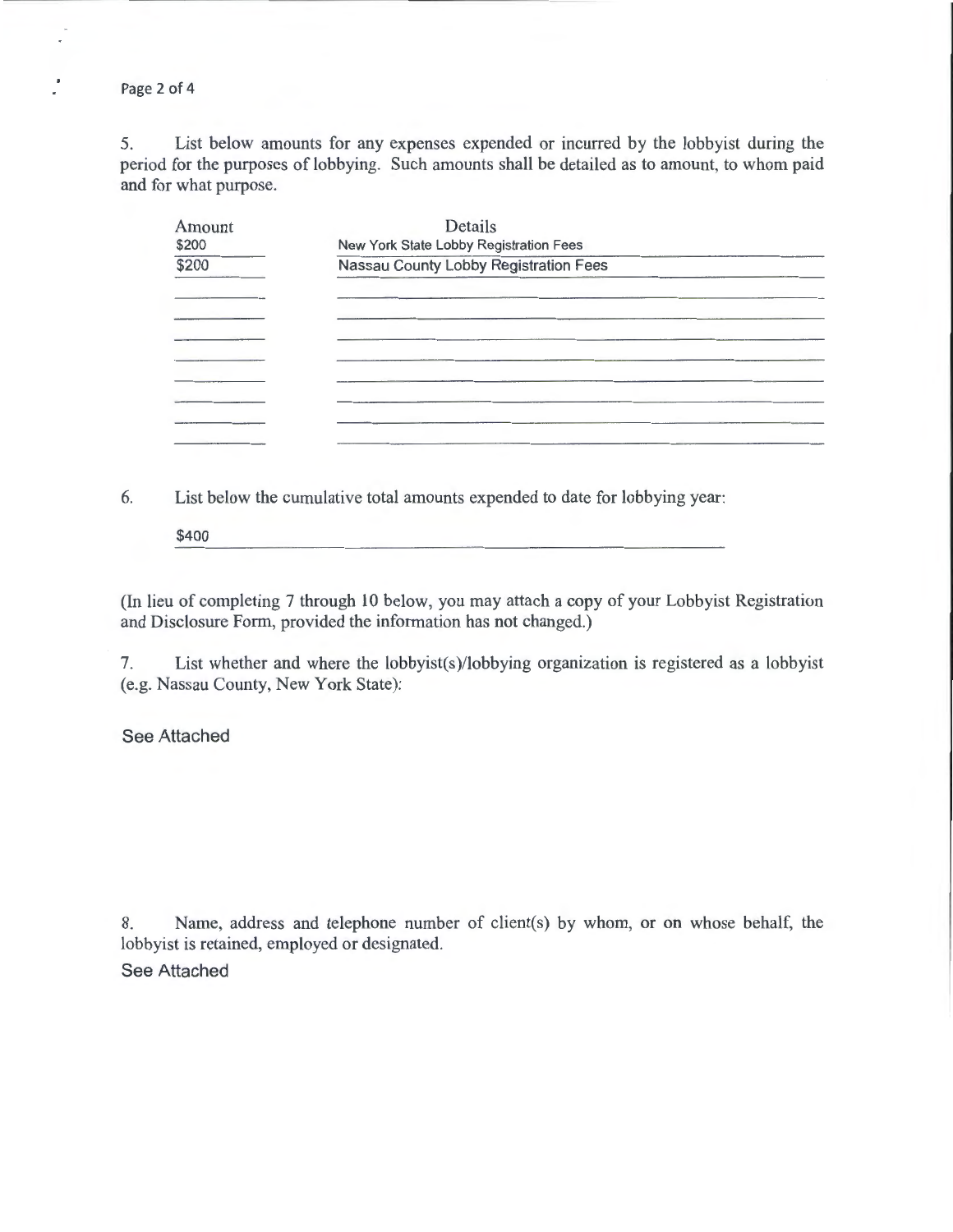Page 3 of 4

 $\epsilon$ 

 $\mathcal{L}$ 

See Attached

9. Describe lobbying activity conducted, or to be conducted, in Nassau County, and identify client(s) for each activity listed, during the Reporting Period.

See Attached

10. The name of persons, organizations or governmental entities before whom the lobbyist has lobbied during the period.

See Attached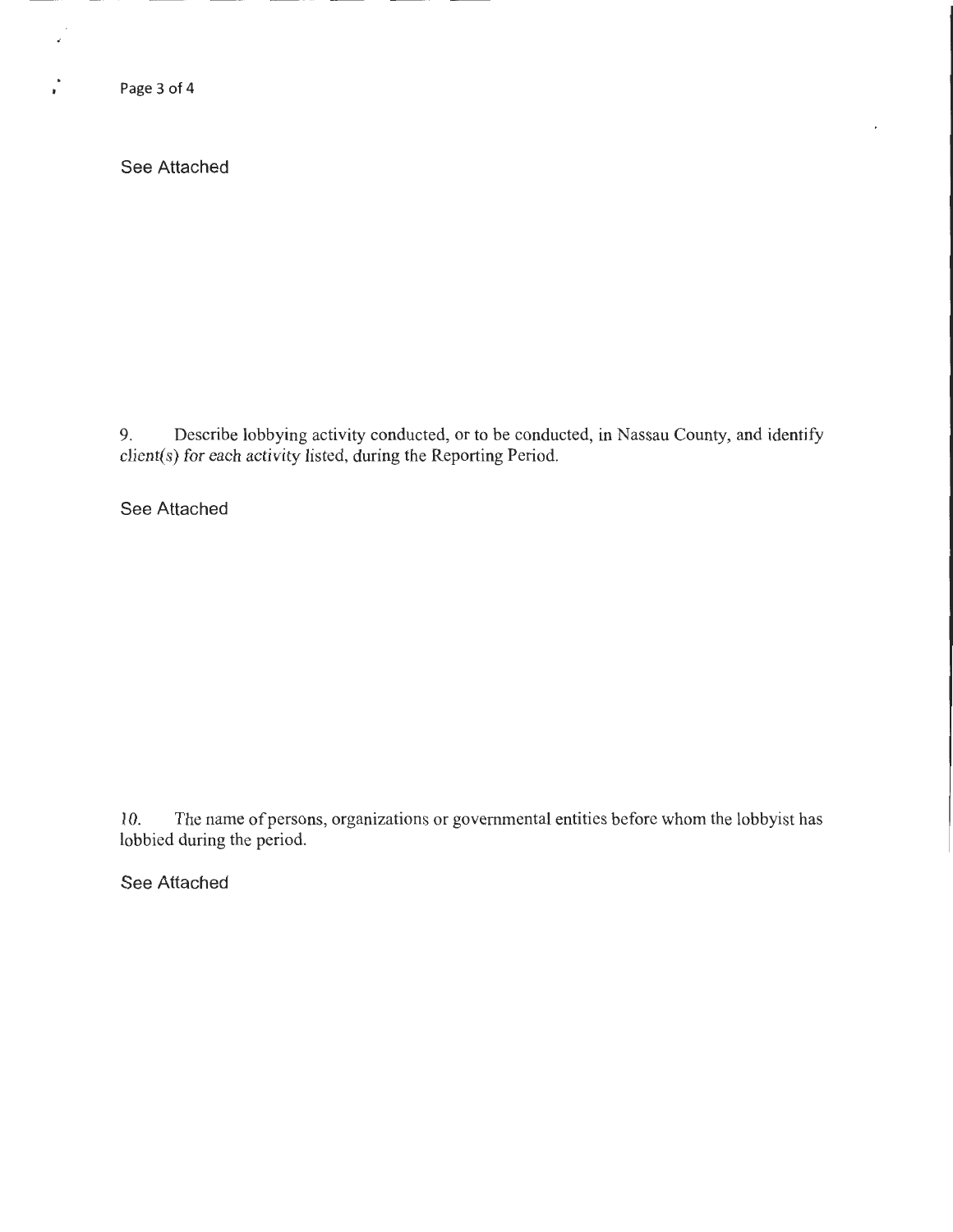Page 4 of 4

I understand that copies of this form will be sent to the Nassau County Department of Information Technology ("IT") to be posted on the County's website.

I also understand that upon termination of retainer, employment or designation I must give written notice to the County Attorney within thirty (30) days of termination.

VERIFICATION: I certify that all statements made on this statement are true, correct and complete to the best of my knowledge and belief and I understand that the willful making of any false statement of material fact herein will subject me to the provisions of law relevant to the making and filing of false instruments and will render such statement null and void.

Dated:  $4 - 15 - 19$ 

Signed:

Print Name:

Title:

STATE OF NEW YORK ) ) SS: COUNTY OF NASSAU ) Sworn to before me this Day of April  $20 \,$ *i* $\,$ . NOTARY PUBLIC MARCOS MALDONADO NOTARY PUBLIC, STATE OF NEW YORK Registration No. 01MA6371942

Qualified in Suffolk County My Commission Expires:  $3 - 19 - 22$ .

)<br>usident : CEO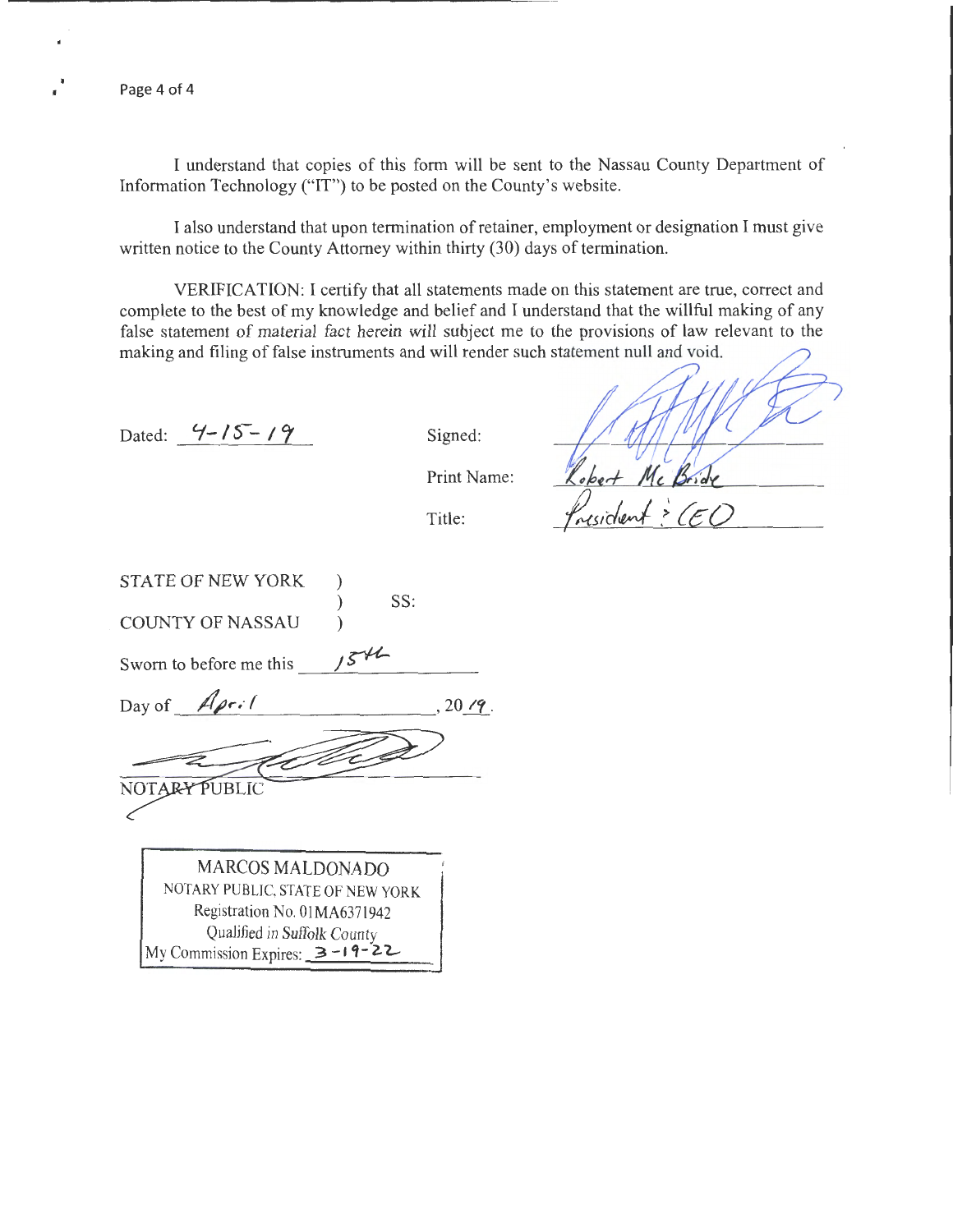Page 1 of 4



## COUNTY OF NASSAU

## LOBBYIST REGISTRATION AND DISCLOSURE FORM

1. Name. address and telephone number of  $\text{lobbyist}(s)/\text{lobbying organization}$ . The term ··Jobbyist" means any and every person or organization retained, employed or designated by any client to influence -or promote a matter before- Nassau County, its agencies. boards, commissions, department heads, legislators or committees, including but not limited to the Open Space and Parks Advisory Committee and Planning Commission. Such matters include. but arc not limited to, requests for proposals, development or improvement of real property subject to County regulation. procurements. The term "lobbyist" does not include any officer, director, trustee, employee, counsel or agent of the County of Nassau, or State of New York, when discharging his or her official duties.

MKBS Management Corporation d/b/a McBride Consulting & Business Development Group 215 Willis Ave. Mineola, NY 11501 631-745-9000 Mr. Robert McBride

2. List whether and where the person/organization is registered as a lobbyist (e.g., Nassau County. New York State):

New York State Suffolk County

3. Name. address and telephone number of client(s) by whom, or on whose behalf. the lobbyist is retained, employed or designated: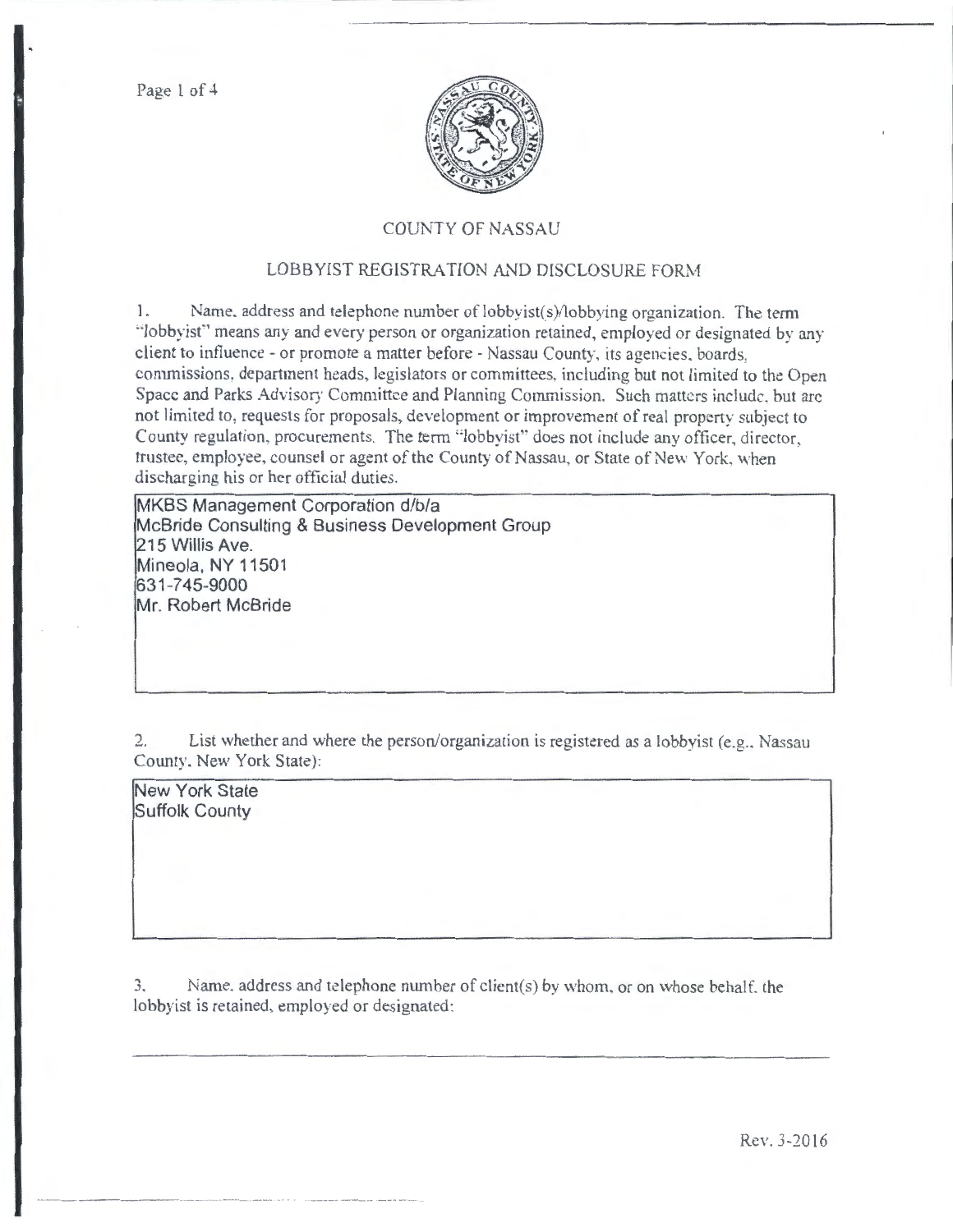Page 2 of 4

ransdev Services, Inc 720 East Butterfield Rd. Ste. 300 Lombard, IL 60148 630-382-1090

4. Describe lobbying activity conducted. or to be conducted. in Nassau County. and identify client(s) for each activity listed. See page 4 for a complete description of lobbying activities.

ransportation Services Issues

5. The name of persons. organizations or governmental entities before whom the lobbyist expects to lobby:

Massau County Legislature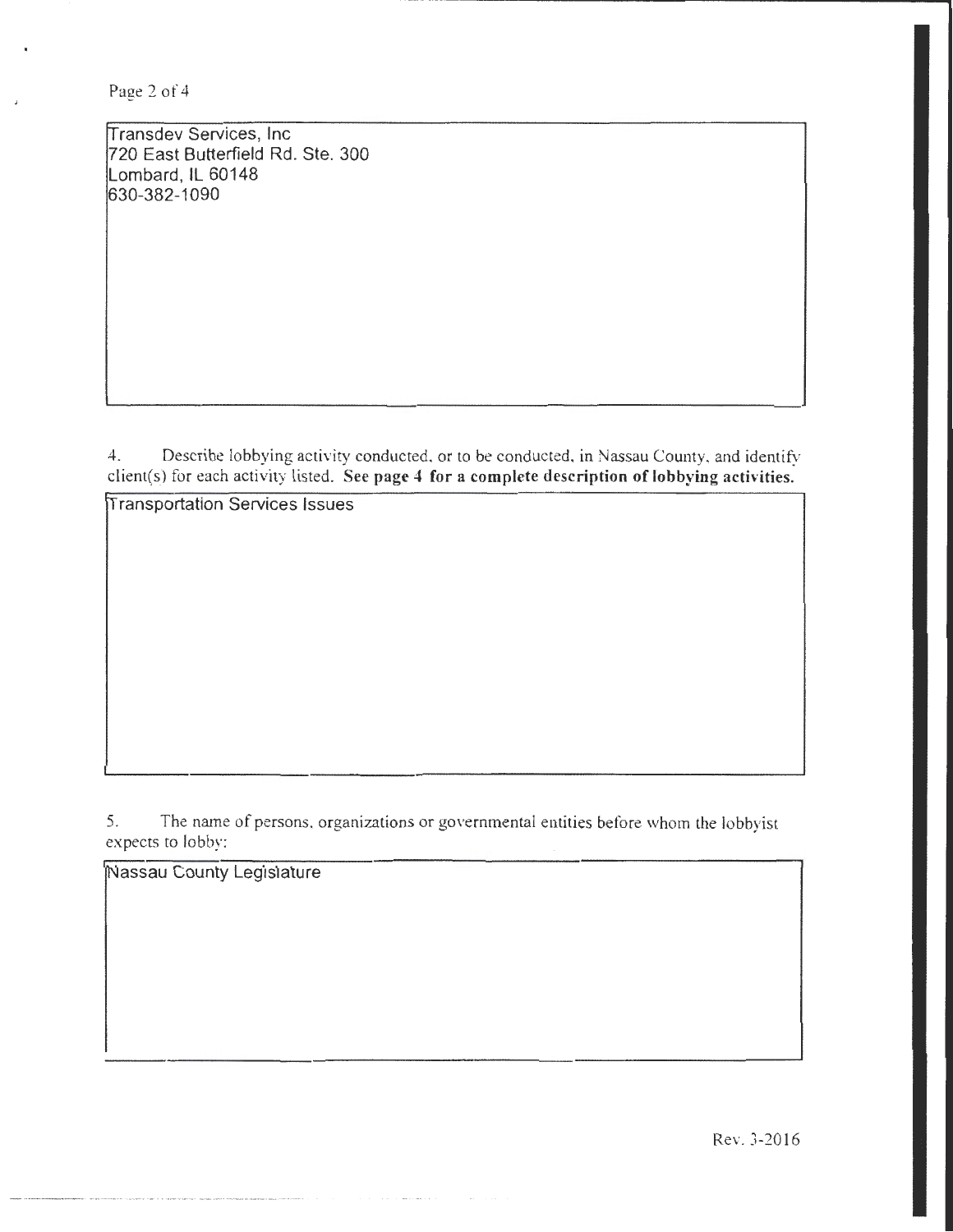Page 3 of 4

6. If such lobbyist is retained or employed pursuant to a written agreement of retainer or employment. you must attach a copy of such document; and if agreement of retainer or employment is oral, attach a written statement of the substance thereof. If the written agreement of retainer or employment does not contain a signed authorization from the client by "vhom you have been authorized to lobby, separately attach such a written authorization from the client.

7. Within the previous year. has the lobbyist/lobbying organization or any of its corporate officers provided campaign contributions pursuant to the New York State Election law to the campaign committees of any of the following Nassau County elected officials or to the campaign committees of any candidates for any of the following Nassau County elected offices: the County Executive, the County Clerk, the Comptroller, the District Attorney, or any County Legislator? If yes. to what campaign committee? If none, you must so state:

Yes:

County Executive: Curran For Nassau - Laura Curran County Comptroller: Schnirman For Nassau - Jack Schnirman County Legislator Committees: Carrie Solages, Richard Nicolello, Laura Schaeffer, & Kevan Abrahams

I understand that copies of this form will be sent to the Nassau County Department of Information Technology (" $IT$ ") to be posted on the County's website.

I also understand that upon termination of retainer, employment or designation I must give written notice to the County Attorney within thirty (30) days of termination.

VERIFICATION: The undersigned affirms and so swears that he/she has read and understood the foregoing statements and they are, to his/her knowledge, true and accurate.

The undersigned further certifies and aftirms that the contribution(s) to the campaign committees listed above were made freely and without duress. threat or anv promise of a governmental benefit or in exchange for anv benefit or remuneration.

Dated:  $\frac{1}{s}$   $\sqrt{s}$   $\sqrt{s}$   $\sqrt{s}$  Signed:

Print Name:

Title:

 $KoSETIAKSIC,$ /rJ~JI *!J* eN -r·

/